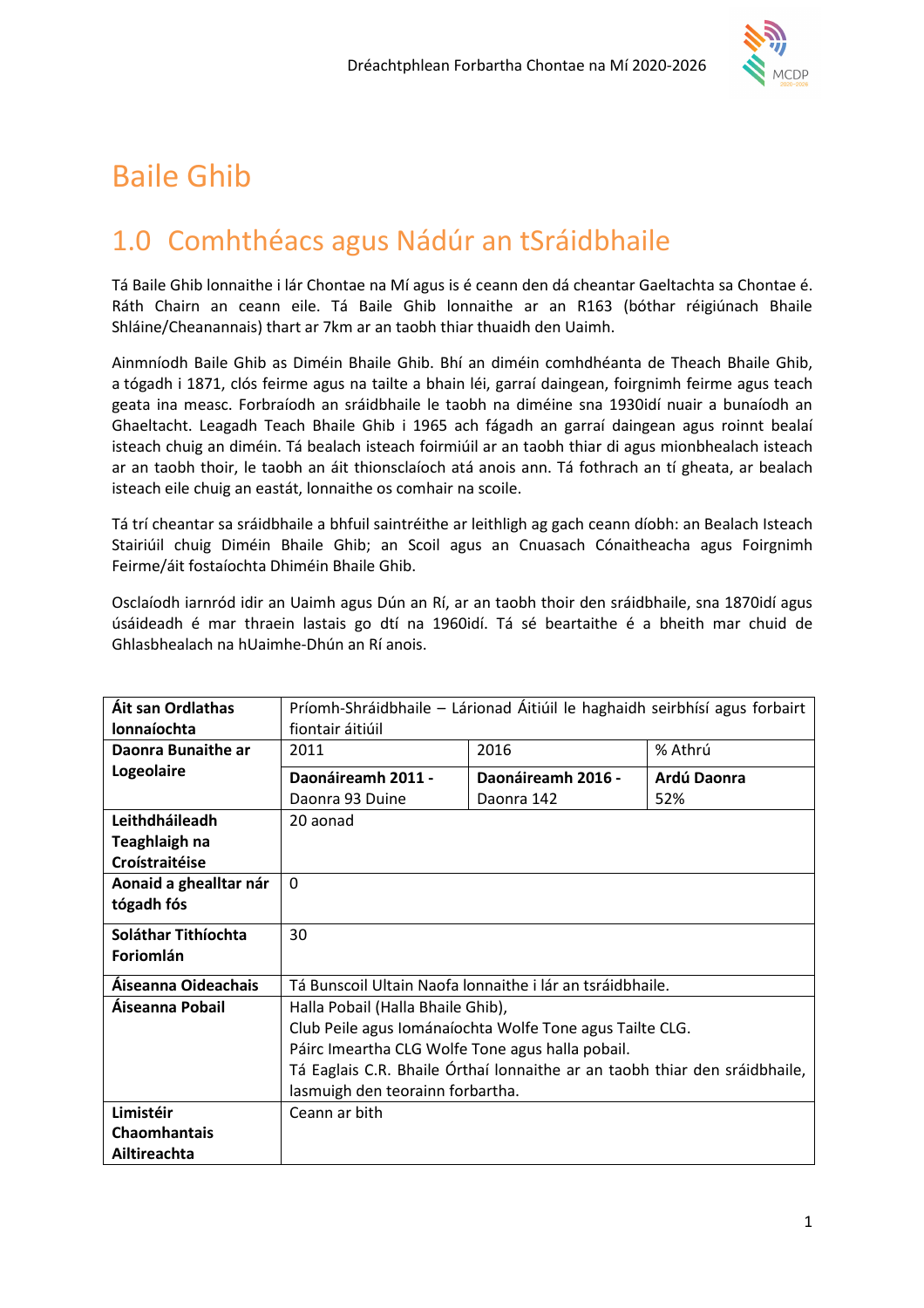

| <b>Déanmhais</b><br>Chosanta                | Tá trí dhéanmhas cosanta uimh. suite laistigh de theorainn an tsráidbhaile<br>RPS Uimh. MH017-138 - Eastát Bhaile Ghib - Gné chiorclach ag an<br>mbealach isteach,<br>RPS Uimh. MH017-143 - Diméin Bhaile Ghib - Teach Brící Dearga c.1889<br>RPS Uimh. MH018-100 - Clós Feirme Bhaile Ghib; foirgnimh chloiche<br>agus brící<br>Níl aon láithreán Seandálaíochta, gnéithe ná déantúsáin liostaithe mar<br>Shéadchomharthaí Taifeadta laistigh de theorainn an tsráidbhaile |
|---------------------------------------------|-----------------------------------------------------------------------------------------------------------------------------------------------------------------------------------------------------------------------------------------------------------------------------------------------------------------------------------------------------------------------------------------------------------------------------------------------------------------------------|
| Seirbhísí                                   | Dramhuisce: Níl aon aonad cóireála fuíolluisce poiblí i mBaile Ghib. Is srian<br>mór é sin ar fhorbairt amach anseo.<br>Tagann an soláthar uisce ón bpríomhlíonra uisce ar chraobh ó Líonra<br>Soláthair Uisce na hUaimhe - Toilleadh ar Fáil.                                                                                                                                                                                                                              |
| Measúnú Straitéiseach<br><b>Baol Tuilte</b> | Líon Criosanna Tuile Lasmuigh A agus B. Beartais Bainistiú Priacal Tuile<br>mar a leagtar amach in Eagrán 1 den CDP a chur i bhfeidhm.                                                                                                                                                                                                                                                                                                                                      |
| Láithreáin Natura<br>2000                   | Líon Tá an Abhainn Dubh thart ar 1.6km ar an taobh thiar theas den<br>sráidbhaile. Tá an abhainn seo mar chuid de SAC na Bóinne agus na hAbhann<br>Duibhe agus den líonra SPA Natura 2000 atá ar fud an chontae. Téann roinnt<br>sruthán áitiúil atá gar don sráidbhaile isteach san Abhainn Dubh.                                                                                                                                                                          |
| Crios Acmhainneachta<br>Seandálaíochta      | Tá crios acmhainneachta seandálaíochta gar don sráidbhaile.                                                                                                                                                                                                                                                                                                                                                                                                                 |

# 2.0 Fís

D'fhonn oidhreacht teanga agus chultúrtha Gaeltacht Bhaile Ghib a chur chun cinn agus chun a féiniúlacht fhisiciúil agus a ómós áite a shainmhíniú trí bhíthin gnéithe tráchtála agus cónaitheacha i lár an tsráidbhaile a chomhdhlúthú agus a threisiú, tógáil ar oidhreacht fhisiciúil Dhiméin Bhaile Ghib, as a n-ainmnítear an sráidbhaile, ar bhealach a chuirfidh feabhas ar a idirdhealaitheacht teanga agus chultúrtha, fad a dhéanfar soláthar don fhorbairt lena dtabharfar deis Baile Ghib a fhorbairt ar bhealach inbhuanaithe mar áit tharraingteach le bheith ag cónaí agus ag obair ann, i mbun fóillíochta ann agus ag tabhairt cuairte air, fad a léireofar a idirdhealaitheacht mar Ghaeltacht.

# 3.0 Deiseanna

Tá acmhainneacht ann feabhas a chur ar na bealaí isteach chuig an sráidbhaile, rud a chuirfeadh feabhas ar fhéiniúlacht Bhaile Ghib do na chónaitheoirí. Tá acmhainneacht ann freisin d'úsáidí fiontraíochta agus fostaíochta nua agus chun lár tráchtála an tsráidbhaile a chomhdhlúthú ag an taobh thoir den sráidbhaile, lena mbainfeadh athúsáid a bhaint as na struchtúir feirme stairiúla, seans, agus an scoil agus an cnuasach cónaitheach a chomhdhlúthú i lár an tsráidbhaile mar áit d'fhorbairt chónaitheach inlíonta. Tá acmhainneacht san ascaill stairiúil isteach chuig Teach Bhaile Ghib chun bealach taitneamhachta a chruthú a cheanglódh leis na taitneamhachtaí áitiúla. Sa bhreis air sin, cuireann Fóram Forbartha Eacnamaíochta Ghaeltacht na Mí stádas eacnamaíochta speisialta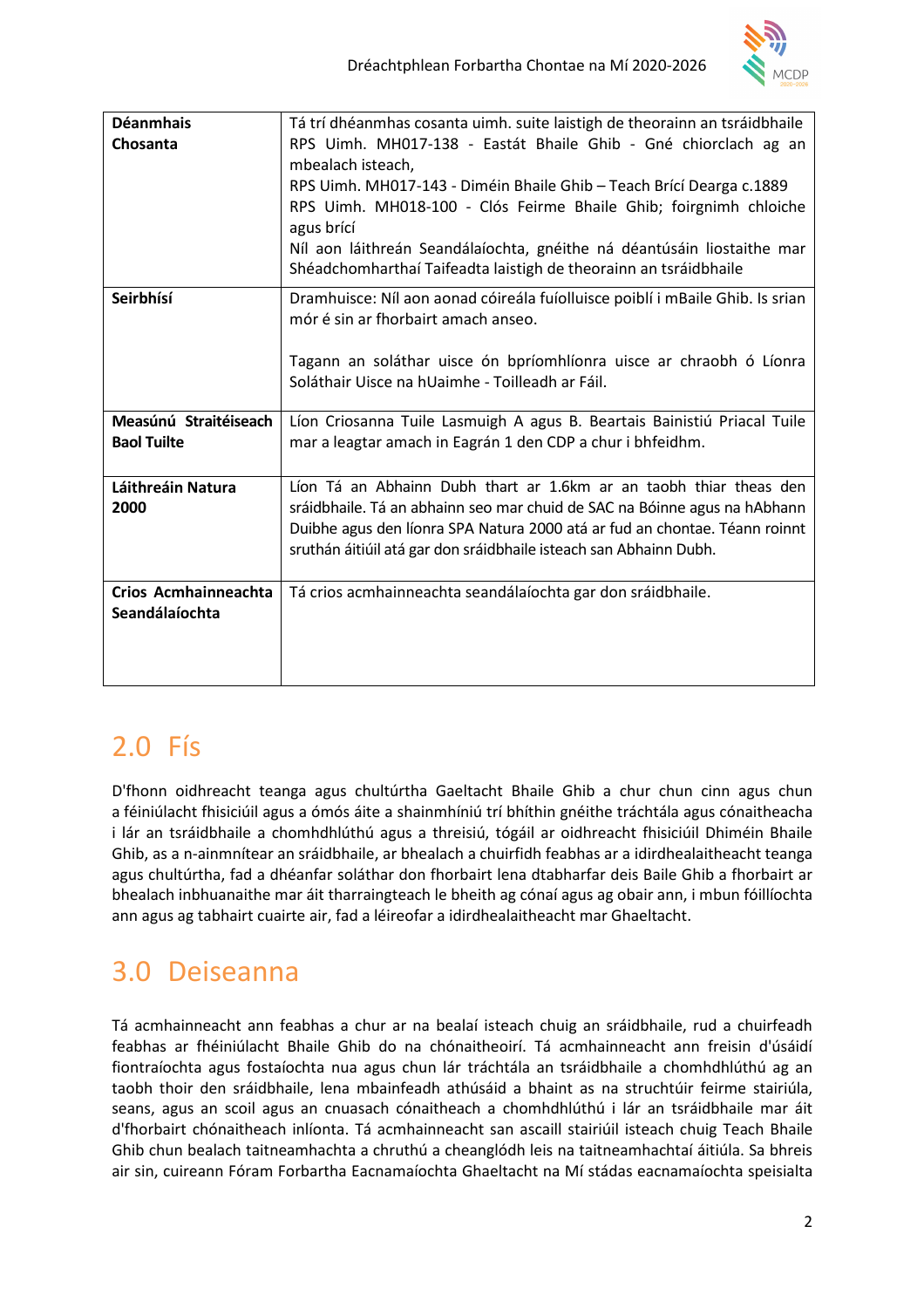

Bhaile Ghib chun cinn agus tá mar aidhm leis tacú le bearta chun fás eacnamaíochta sa sráidbhaile a bhrú chun cinn.

## 4.0 Straitéis Talamhúsáide

D'fhonn soláthar na físe do Bhaile Ghib a éascú, moltar straitéis don sráidbhaile. Tá cúpla príomhghné comhlántach leis an Straitéis; ómós áite a fhorbairt trí bhíthin an oidhreacht teanga agus fhisiciúil a chur chun cinn; na bealaí saintréitheacha isteach chuig an sráidbhaile a fheabhsú, lena chur in iúl do dhaoine go bhfuil ceann scríbe bainte amach acu; chun cur le ríocht phoiblí an tsráidbhaile, a chinntiú go mbeidh forbairt nua ag teacht le fothracha na diméine stairiúla agus go gcuirfear athúsáid agus oiriúnú inbhuanaithe na struchtúr stairiúil chun cinn.

### 4.1 Lonnaíocht agus Tithíocht

Tá an sráidbhaile comhdhéanta de na teachíní stairiúla a bhain le diméin Bhaile Ghib agus de thithe scoite i stíleanna éagsúla teaghaisí, lena n-áirítear struchtúr aon urlár agus dhá urlár, le struchtúir feirme agus tráchtála ar chúl.

Tacaíonn an plean seo tabhairt chun críche an eastáit reatha neamhchríochnaithe, forbairt ar áiteanna cónaitheacha inlíonta agus cuirtear chun cinn athchóiriú na bhfoirgneamh feirme stairiúla, chuig a bhaineann leis an turasóireacht ar an taobh thoir theas den sráidbhaile.

Beidh ar chónaitheoirí nua iad féin a lánpháirtiú leis an gcultúr ina labhraítear Gaeilge chun cosaint na teanga agus an chultúir sa cheantar a chinntiú. Beidh mar riachtanas ag an gComhairle go ndéanfar 'Staidéar Tionchar Teanga' sula mbreithneofar aon iarratas ar thithíocht (forbairtí tithíochta aonair agus iolracha) sa cheantar. (Féach cuspóirí thíos chun tuilleadh eolais a fháil).

Breithneofar forbairt úsáid measctha nuálach freisin a bhainfeadh leis na foirgnimh feirme atá ann cheana a bhíodh mar chuid den diméin, sa chás go mbeadh san áireamh inti moltaí chun úsáid inbhuanaithe a chruthú do na struchtúir stairiúla, tarraingteacha seo.

## 4.2 Eacnamaíocht agus Fostaíocht

Aithnítear Baile Ghib mar Lárionad Miondíola Leibhéal 5 i Straitéis Miondíola an Chontae. Tá raon beag seirbhísí miondíola ann, eadhon siopa amháin, agus tá deiseanna ann d'fhostaíocht áitiúil sa sráidbhaile ach tá siad teoranta don Aonad Tionsclaíoch Seirbhísí Dearaidh Innealtóireachta agus do Adtec Aerauto Ltd. Aithníodh ceantar breise le taobh na ngnóthaí sin don cuspóir criosaithe talamhúsáide E2 'Fostaíocht agus Fiontar Ginearálta'. Déanfar soláthar d'fhorbairt thionsclaíoch chomhdhlúite leis sin. Déantar úsáidí tráchtála agus fiontraíochta eile a chur chun cinn freisin i bhfoirm na forbartha úsáid measctha a d'fhéadfadh a bheith ag baint leis na foirgnimh feirme atá ann cheana féin, agus a chabhródh le húsáid mheasctha níos inbhuanaithe sa sráidbhaile a bhaint amach. Mar ar tugadh ar aird roimhe seo, déanann Fóram Forbartha Eacnamaíochta Ghaeltacht na Mí stádas eacnamaíochta speisialta Bhaile Ghib a chur chun cinn agus leanfaidh sé ar aghaidh ag tacú le bearta ar aidhm leo fás eacnamaíochta sa sráidbhaile a bhrú chun cinn.

### 4.3 Bonneagar

Níl aon mholtaí ann maidir le haonad cóireála fuíolluisce poiblí a shuiteáil i mBaile Ghib. Faightear an soláthar uisce trí phríomhlíonra uisce poiblí ó Líonra Soláthair Uisce na hUaimhe. Tá srian ar an toilleadh i nasc an phríomhlíonra uisce ón Uaimh go dtí Baile Ghib. Níl aon mholtaí ann faoi láthair maidir le méid an phríomhlíonra uisce a mhéadú chun an srian sin a mhaolú.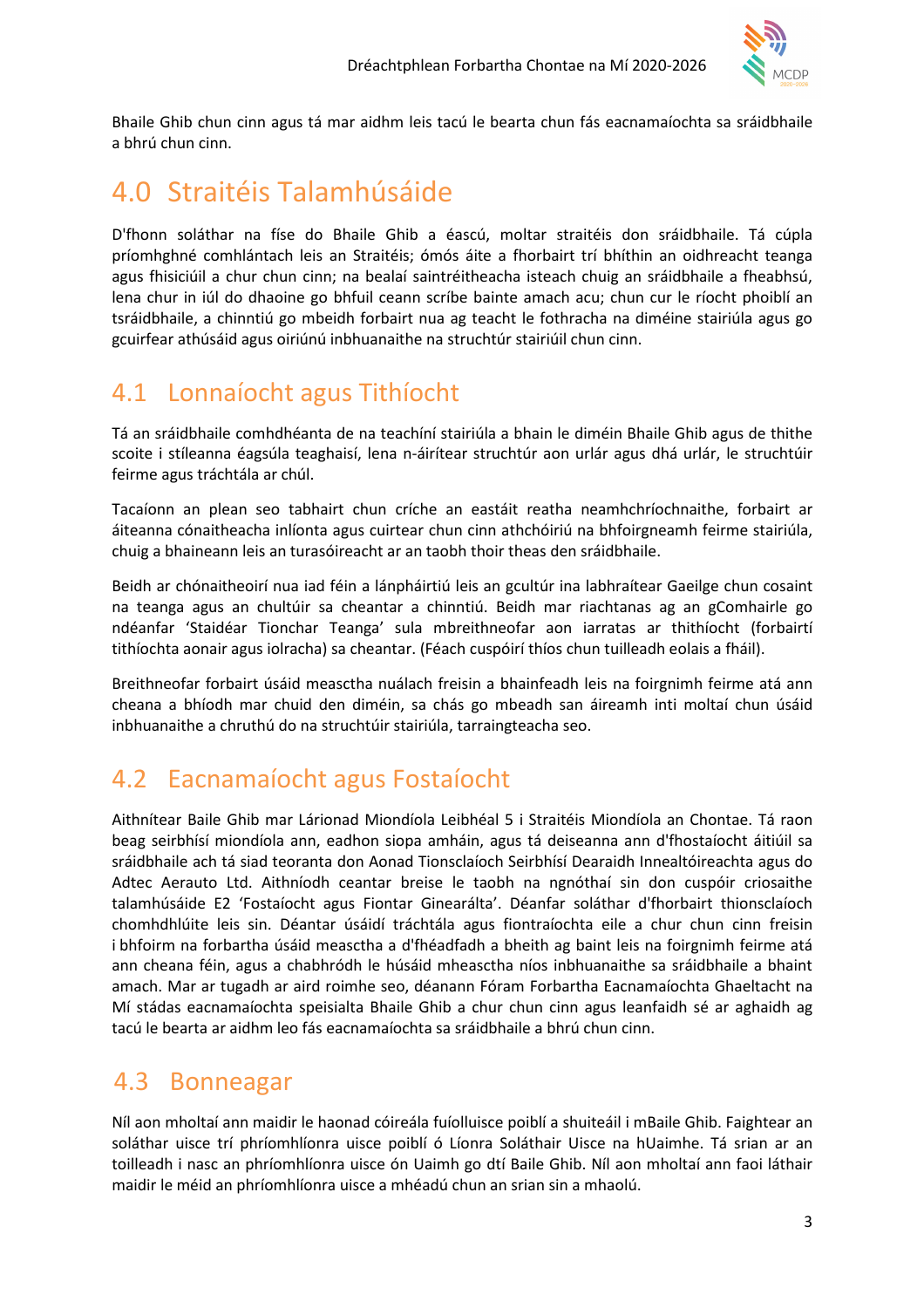

### 4.4 Gluaiseacht

Forbraíodh sráidbhaile Bhaile Ghib ar feadh bhóthar réigiúnach Bhaile Shláine / Cheanannais. Ní aon chosáin ná soilse sráide ar feadh na príomhshráide, agus mar sin, braitheann an pobal ar charranna.

Leis an bplean seo, cuirfear modhanna iompair inbhuanaithe chun cinn, amhail siúl agus rothaíocht, trí bhíthin cosáin nua a thógáil lena gceanglófar lár an tsráidbhaile agus bealach taitneamhachta do choisithe ar feadh na hascaille stairiúla chuig Diméin Bhaile Ghib.

## 4.5 Oidhreacht Chultúrtha

Nuair a ainmníodh Baile Ghib mar Ghaeltacht sna 1930idí, tháinig daoine ó na Gaeltachtaí i Maigh Eo, i gCiarraí, i nDún na nGall agus i gCorcaigh chun cur fúthu san áit. Tharla an imirce sin mar thoradh ar obair Choimisiún na Talún chun plódú ar feadh Chósta an Atlantaigh a mhaolú. I 1937, chuir 52 theaghlach fúthu i mbaile Bhaile Ghib agus chuir 9 dteaghlach eile fúthu i gCluain an Ghaill i 1939. Bhí 373 duine ar an iomlán sa mhéid teaghlach sin. Léirítear oidhreacht chultúrtha an tsráidbhaile sna hainmneacha sráide, ina measc Bóthar Dhún na nGall agus Bóthar Mhaigh Eo, atá lasmuigh de limistéar an phlean. Is dúshlán é féiniúlacht Gaeltachta a chothabháil mar gheall ar mhéid teoranta an phobail, a fhágann gur deacair tacú le soláthar raon leathan seirbhísí i nGaeilge. Mar thoradh air sin, is cleachtas riachtanas é an dátheangachas.

## 4.6 Bonneagar Glas

Tá carachtar oscailte ag Baile Ghib agus tá crainn agus fálta sceach le taobh na mbóithre. Tá fothracha de limistéir choillearnaigh ann a bhíodh mar chuid den diméin agus a chuireann le carachtar na háite; ag an mbealach isteach chuig an sráidbhaile ón taobh thiar, ar feadh an bhóthair agus ar chúl na dteaghaisí ar an taobh ó dheas den phríomhshráid. Tá radhairc thaitneamhacha ar feadh an tírdhreacha tuaithe idir na forbairtí éagsúla. Tá cáilíochtaí éagsúla ag na teorainneacha bóithre ar feadh na príomhshráide, ina measc ballaí cloiche stairiúla breátha, ráillí eastáit, fálta agus crainn. Níl cóireáil na dteorainneacha soiléir nó níl ann dóibh ar chor ar bith i roinnt áiteanna. Bhainfeadh na háiteanna sin tairbhe as cóireáil teorann ardchaighdeáin níos leanúnaí chun an ríocht phoiblí a dhéanamh níos soiléire.

### 4.7 Bonneagar Sóisialta

De réir mar a thagann forbairt ar Bhaile Ghib, ba cheart na háiseanna pobail agus fóillíochta atá ann cheana féin a fheabhsú chun freastal ar riachtanais an daonra atá agus a bheidh ann. Cuirtear tailte ar fáil chun úsáidí pobail laistigh den sráidbhaile a leathnú amach tuilleadh, le taobh na n-áiseanna pobail reatha.

## 4.8 Dearadh Uirbeach agus Ríocht Phoiblí

Féachtar sa Phlean le féiniúlacht an tsráidbhaile a threisiú agus leis an leas is mó is féidir a bhaint as na struchtúir stairiúla chun ómós áite níos láidre a thabhairt dó. Is féidir é sin a bhaint amach trí bhíthin forbairt ag an scoil shainaitheanta agus ag an gcnuasach cónaitheachta a chomhdhluthú, agus ag Foirgnimh Feirme Dhiméin Bhaile Ghib / an Limistéar Tionsclaíoch, agus trí bhíthin feabhsúcháin sa ríocht phoiblí ar feadh an tsráidbhaile, chun comhleanúnachas a chur ar chuma na háite tríd is tríd. Moltar cosáin nua do choisithe chun na háiseanna sa sráidbhaile a nascadh lena chéile, agus d'fhéadfadh sin, in éineacht le soilse comhordaithe, cuir le comhleanúnachas an tsráidbhaile ó thaobh cuma agus féiniúlachta de.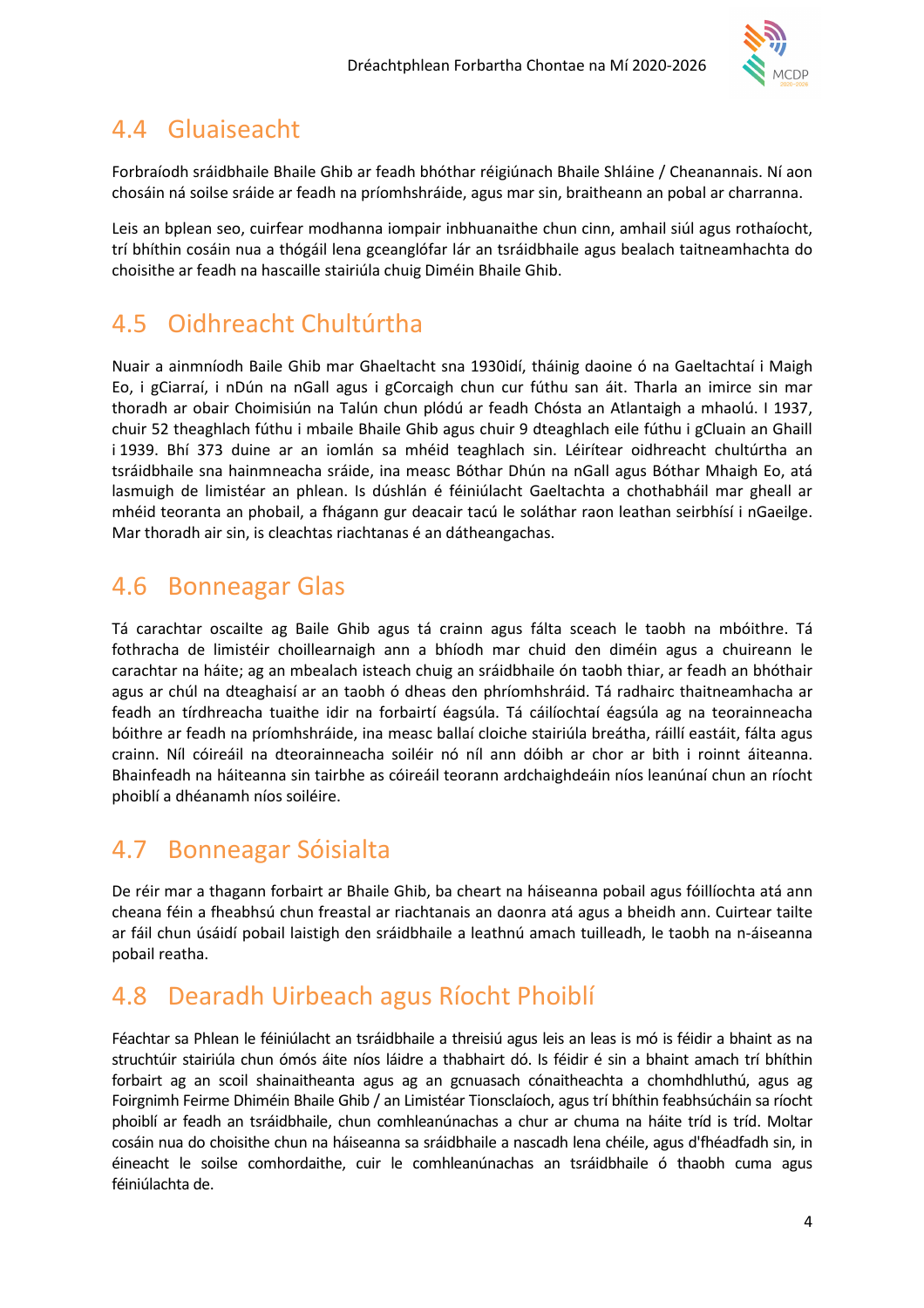

# 5.0 Cuspóirí Forbartha an tSráidbhaile

Tá na Beartais agus na Cuspóirí a leagtar amach thíos de bhreis ar na cinn siúd a shonraítear sa Ráiteas i Scríbhinn in Imleabhar a hAon den Phlean Forbartha Contae. Chun an t-athrá a sheachaint, ní athluaitear Beartais agus Cuspóirí ach amháin má tá ábharthacht ar leith ag baint leo maidir leis an lonnaíocht. Ba cheart na Beartais agus na Cuspóirí seo a léamh mar sin in éineacht leis na Beartais agus na Cuspóirí agus na Caighdeáin Forbartha in Imleabhar a hAon den Phlean Forbartha Contae.

#### Beartas

| <b>BEA GHIB 1</b> | Oidhreacht teanga agus chultúrtha Ghaeltacht Bhaile Ghib a chur chun cinn          |
|-------------------|------------------------------------------------------------------------------------|
|                   | agus a fhéiniúlacht fhisiciúil agus a ómós áite a shainmhíniú trí bhíthin gnéithe  |
|                   | tráchtála agus cónaitheacha i lár an tsráidbhaile a chomhdhlúthú agus              |
|                   | a threisiú, tógáil ar oidhreacht fhisiciúil Dhiméin Bhaile Ghib, as a n-ainmnítear |
|                   | an sráidbhaile, ar bhealach a chuirfidh feabhas ar a idirdhealaitheacht teanga     |
|                   | agus chultúrtha, fad a dhéanfar soláthar don fhorbairt lena dtabharfar deis        |
|                   | Baile Ghib a fhorbairt ar bhealach inbhuanaithe mar áit tharraingteach le          |
|                   | bheith ag cónaí agus ag obair ann, i mbun fóillíochta ann agus ag tabhairt         |
|                   | cuairte air, fad a léireofar a idirdhealaitheacht mar Ghaeltacht.                  |

#### Lonnaíocht agus Tithíocht

| <b>CUS GHIB 1</b>            | Cur i bhfeidhm Chroístraitéis an Phlean Forbartha Contae a áirithiú, a mhéid<br>agus is féidir, trí bhíthin a chinntiú nach sárófar an leithdháileadh teaghlaigh<br>do Bhaile Ghib mar a leagtar amach i dTábla 2.11 den Chroístraitéis.                                                                                                                                                                                                                                                                                                                                                                                                                    |
|------------------------------|-------------------------------------------------------------------------------------------------------------------------------------------------------------------------------------------------------------------------------------------------------------------------------------------------------------------------------------------------------------------------------------------------------------------------------------------------------------------------------------------------------------------------------------------------------------------------------------------------------------------------------------------------------------|
| <b>CUS GHIB 2</b>            | Tacú le forbairt chónaitheachta ar thalamh tearc-úsáide agus/nó ar thailte<br>fholmha, lena n-áirítear láithreáin 'inlíonta' agus 'athfhorbraíochta', faoi réir<br>ag ardchaighdeán dearaidh agus leagan amach a bhaint amach.                                                                                                                                                                                                                                                                                                                                                                                                                              |
| <b>CUS GHIB 3</b>            | Comhdhlúthú na limistéar cónaitheach atá ann cheana féin sa sráidbhaile<br>a spreagadh                                                                                                                                                                                                                                                                                                                                                                                                                                                                                                                                                                      |
| <b>CUS GHIB 4</b>            | A éileamh go ndéanfar 'Staidéar Tionchar Teanga' sula mbreithneofar aon<br>iarratas ar thithíocht (forbairtí tithíochta aonair agus iolracha) sa cheantar.<br>Beidh ar staidéar den chineál sin, trí thagairt a dhéanamh dá chúlra<br>teangeolaíochta maidir leis na húsáideoirí nó na háititheoirí beartaithe, nó<br>trína chaidreamh le cuspóirí forbartha teangeolaíochta nó cultúrtha grúpaí<br>a bhaineann le ceantair Ghaeltachta a fhorbairt nó grúpa a bhfuil sé de<br>chúram orthu iad a fhorbairt a aithint, a chruthú go mbeidh tionchar<br>dearfach ag togra ar leith ar an nGaeilge a chur a chun cinn agus a úsáid mar<br>theanga an phobail. |
| Eacnamaíocht agus Eostaíocht |                                                                                                                                                                                                                                                                                                                                                                                                                                                                                                                                                                                                                                                             |

#### Eacnamaíocht agus Fostaíocht

CUS GHIB 5 Ómós áite a chruthú i mBaile Ghib, trí bhíthin a fhéiniúlacht a chur chun cinn, i bhfianaise a stair mar chuid de Dhiméin Bhaile Ghib agus a fhéiniúlacht teanga.

CUS GHIB 6 Tacú le hÚdarás na Gaeltachta, le Fóram Forbartha Eacnamaíochta Ghaeltacht na Mí agus le comhlachtaí agus gníomhaireachtaí ábhartha eile úsáidí eacnamaíochta a fhorbairt sa cheantar Gaeltachta a bheidh inbhuanaithe agus bunaithe ar an nGaeilge.